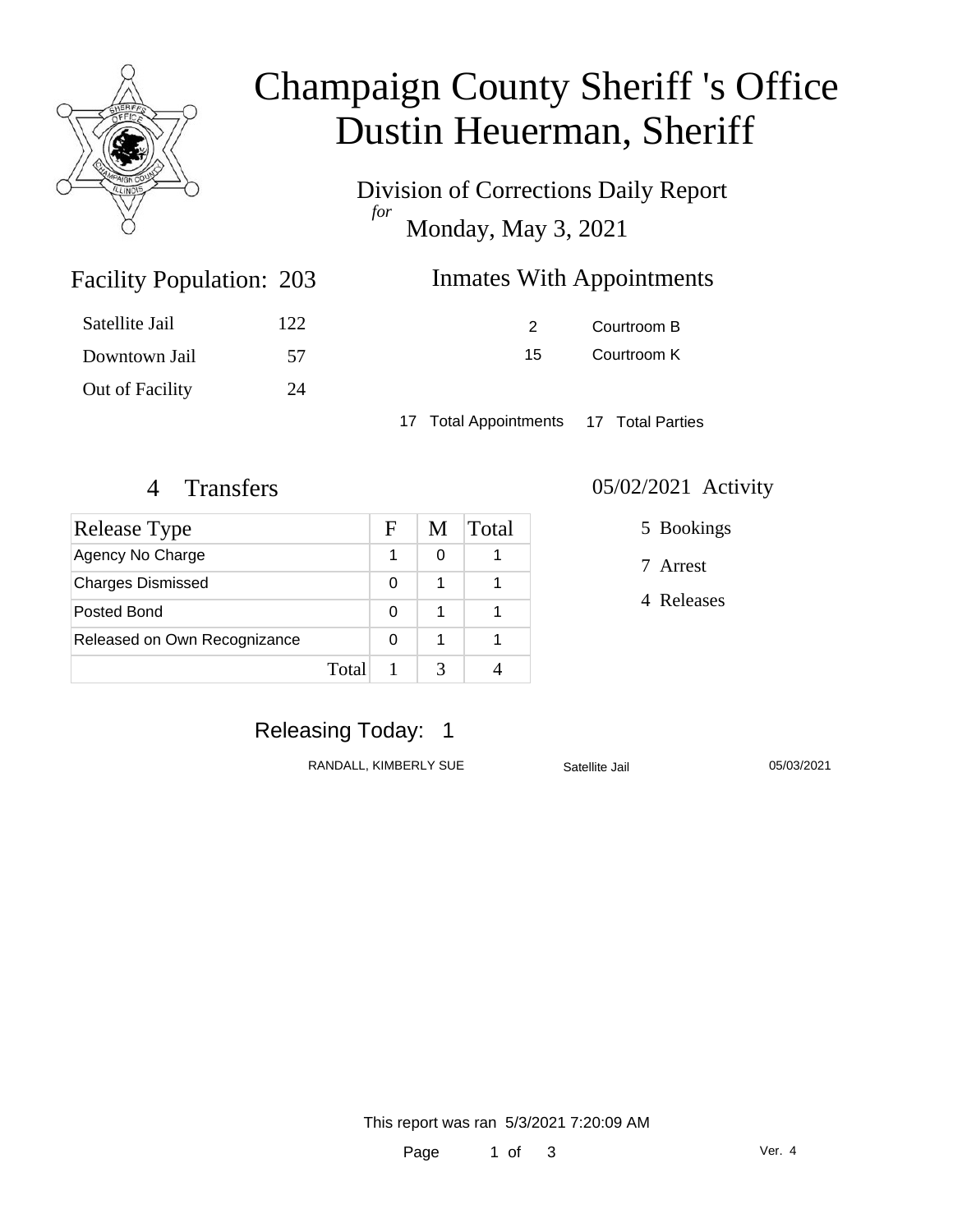

# Champaign County Sheriff 's Office Dustin Heuerman, Sheriff

Division of Corrections Daily Report *for* Monday, May 3, 2021

#### Custody Status Count

- Electronic Home Dentention 22
	- Felony Arraignment 8
		- Felony Other 1
	- Felony Pre-Sentence 6
	- Felony Pre-Sentence DUI 1
		- Felony Pre-Trial 112
	- Felony Sentenced CCSO 4
	- Felony Sentenced IDOC 29
		- Hold Other 1
	- Misdemeanor Arraignment 2
		- Misdemeanor Pre-Trial 3
			- Petition to Revoke 1
			- Remanded to DHS 10
		- Traffic Sentenced CCSO 3
			- Total 203

This report was ran 5/3/2021 7:20:09 AM